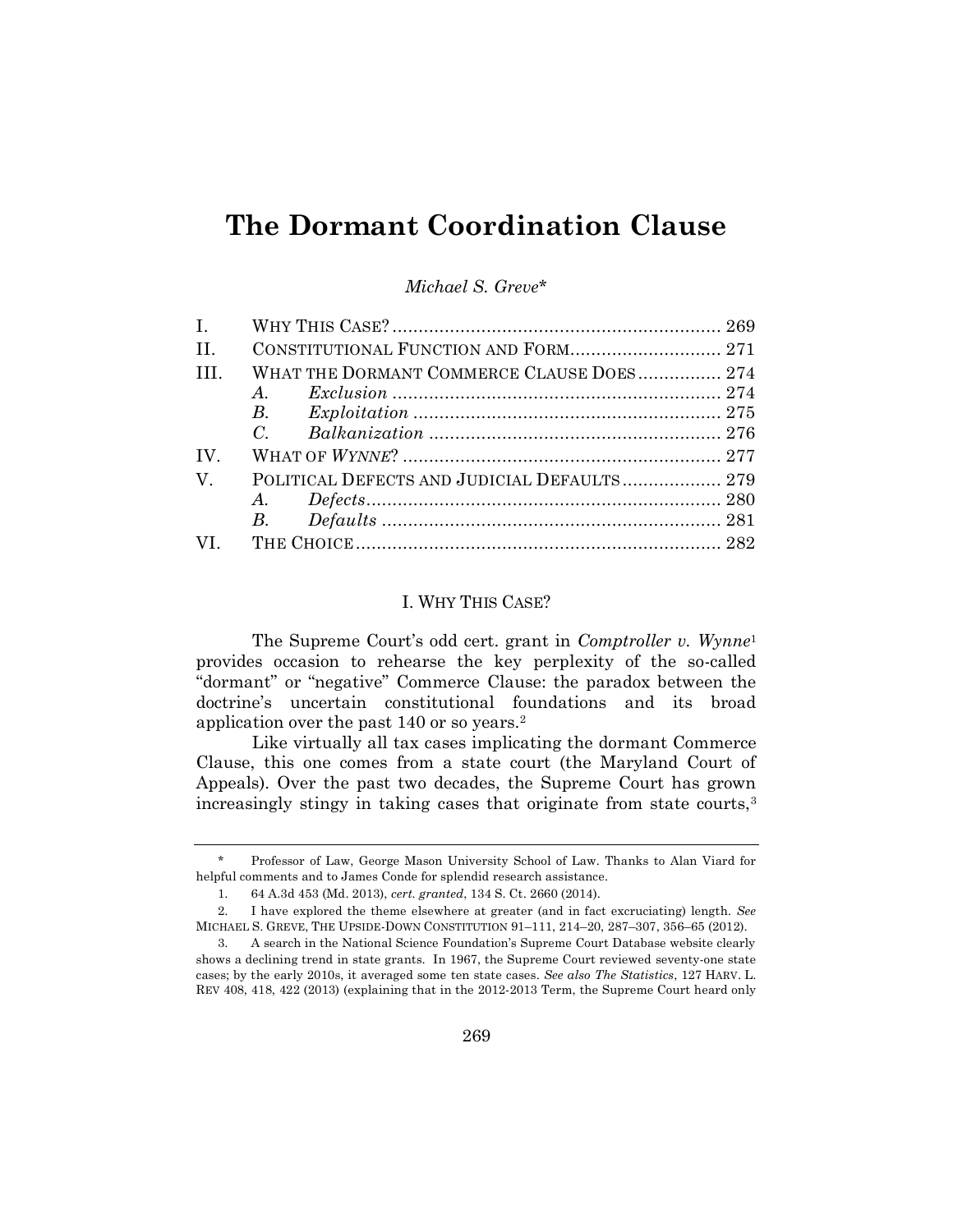including state tax cases.<sup>4</sup> All of the ordinary indicia of certworthiness—lower court splits, exceptional importance, and unsettled law—are missing here.<sup>5</sup> Thus, the suspicion arises that at least some of the Justices voted to call for the views of the Solicitor General ("CVSG") and then to grant cert. because, well, the Wynnes won below. Put more directly: one must apprehend, as one must in well-nigh every dormant Commerce Clause case, that the Justices who have long viewed the dormant Commerce Clause as constitutionally baseless have seized on *Wynne* to make that point one more time (and perhaps to pick up additional allies). If that's the idea, the Justices may have chosen the right case.

In addition to its allegedly lacking constitutional foundations, the dormant Commerce Clause has been assailed on two grounds: (1) it is a horrid mess in application; and (2) most of the concerns that the doctrine aims to address can also be handled, perhaps more effectively, under textual clauses, in particular the Privileges and Immunities Clause and the Import-Export Clause.<sup>6</sup> Neither of these

six civil cases originating in state court). Roughly, the percentage of state cases declined from 36% to 13% of a shrunken Supreme Court docket. However, the portion of interstate tax cases decided by the Supreme Court appears to have been insignificant for decades. A quick search in the National Science Foundation's Supreme Court Database website revealed only nine "federalism" state tax cases from 1959 to 1998. In all but a handful of cases, state courts have the final word in state tax cases raising federal questions.

<sup>4.</sup> Since the decision in *Camps Newfound/Owatonna v. Town of Harrison, Me.*, 520 U.S. 564 (1997), the Court has decided only five additional state tax cases implicating the dormant Commerce Clause: MeadWestvaco Corp. *ex rel.* Mead Corp. v. Ill. Dep't of Revenue, 553 U.S. 16 (2008); Dep't of Revenue of Ky. v. Davis, 553 U.S. 328 (2008); DaimlerChrysler Corp. v. Cuno, 547 U.S. 332 (2006); Hunt-Wesson, Inc. v. Franchise Tax Bd. of Cal., 528 U.S. 458 (2000); General Motors Corp. v. Tracy, 519 U.S. 278 (1997). The Court has denied certiorari in numerous cases, some of (arguably) greater interest than *Wynne*. *See, e.g.*, Overstock.com, Inc. v. N.Y. State Dep't of Taxation and Fin., 987 N.E.2d 621 (N.Y. 2013), *cert. denied*, 134 S. Ct. 682 (2013); Lamtec Corp. v. Dep't of Revenue, 246 P.3d 788 (Wash. 2011), *cert. denied*, 132 S. Ct. 95 (2011); KFC Corp. v. Iowa Dep't of Revenue, 792 N.W.2d 308, 310 (Iowa 2010), *cert. denied*, 132 S. Ct. 97 (2011); Peoples Gas, Light & Coke Co. v. Harrison Cent. Appraisal Dist., 270 S.W.3d 208 (Tex. Ct. App. 2008), *cert. denied,* 131 S. Ct. 2097 (2011); Midland Central Appraisal Dist. v. BP Am. Prod. Co., 282 S.W.3d 215 (Tex. Ct. App. 2009), *cert. denied*, U.S. Tax Appeals Tribunal, 131 S. Ct. 2097 (2011) (mem.); Comm'r v. MBNA Am. Bank, N.A., 640 S.E.2d 226, 235–36 (W. Va. 2006), *cert. denied*, 551 U.S. 1141 (2007); Thomas Truck Lease, Inc. v. Lee Cnty., 768 So.2d 870 (Miss. 1999), *cert. denied*, 531 U.S. 812 (2000); Chase Manhattan Bank v. Gavin*,* 733 A.2d 782 (Ct. 1999), *cert. denied*, 528 U.S. 965 (1999); Tamagni v. Tax Appeals Tribunal, 695 N.E.2d 1125 (N.Y. 1998).

<sup>5.</sup> The only consideration arguing in favor of a grant is the U.S. Solicitor General's cert. recommendation, which does not strike me as terribly persuasive. *See* Supplemental Brief for Respondents at \*2, Md. State Comptroller of the Treasury v. Wynne, No. 13-485 (Apr. 21, 2014), 2014 WL 1571927.

<sup>6.</sup> U.S. CONST. art. IV, § 2, cl. 1 (Privileges and Immunities Clause); U.S. CONST. art. I, § 10, cl. 2 (Export-Import Clause). *See, e.g.*, Camps Newfound/Owatonna, Inc. v. Town of Harrison,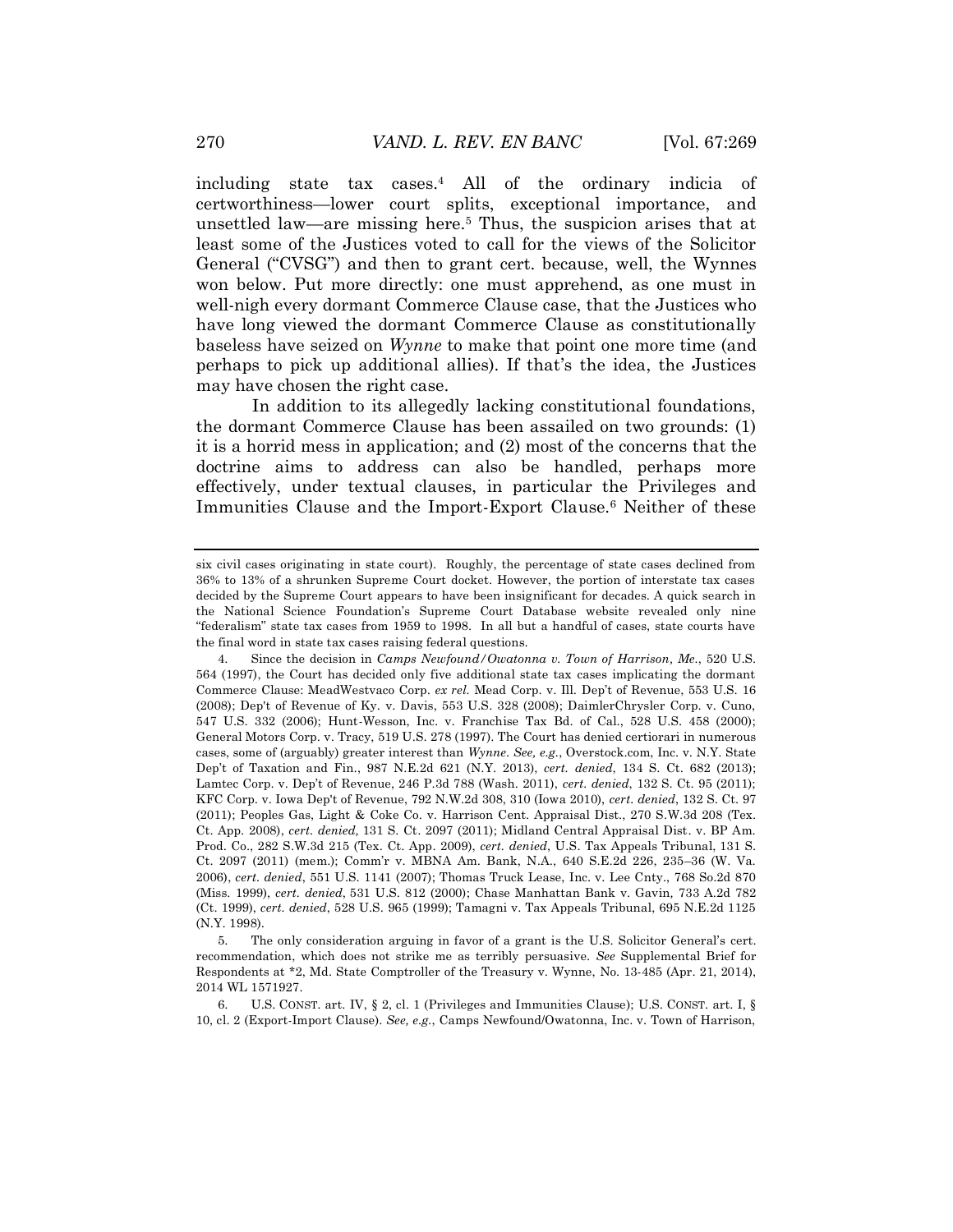complications is present here. Notwithstanding the attempt by certain amici (notably, the Multistate Tax Commission) to complicate the matter,<sup> $7$ </sup> the respondents—plaintiffs below—ask for an easily applied, binary rule.<sup>8</sup> At the same time, all parties agree that no other clause applies here. One cannot easily imagine a cleaner engagement with the dormant Commerce Clause doctrine and its foundations.

The case hardly compels that engagement. The Wynnes have a dozen or so cases—as well as the Hellersteins' state tax bible<sup>9</sup>—to support their position, and the Justices could treat the case as a mere housekeeping exercise to keep a few wayward states in line. But a cert. grant in the rare case where a state court has already done that housekeeping suggests that at least some of the Justices have something more in mind. Here's to hoping that they forget that "something" in this and, ideally, any future case.

The dormant Commerce Clause is an inference from the constitutional structure, and it is a constitutional common law rule: it operates presumptively, until and unless Congress says otherwise.<sup>10</sup> One can insist, wrongly in my mind, that any and all such constitutional common law rules are illegitimate. However, it is implausible to single out the dormant Commerce Clause. As constitutional common law goes, the doctrine (warts and all) is about as good as one can reasonably hope for.

#### II. CONSTITUTIONAL FUNCTION AND FORM

Justice Scalia and Justice Thomas have criticized the dormant Commerce Clause as an "adverse intellectual possession,"<sup>11</sup> an

Me., 520 U.S. 564, 609 (1997) (Thomas, J., dissenting); West Lynn Creamery, Inc. v. Healy, 512 U.S. 186, 210 (1994) (Scalia, J., concurring); Tyler Pipe Indus., Inc. v. Wash. State Dep't of Revenue, 483 U.S. 232, 265 (1987) (Scalia, J., concurring and dissenting in part); *see also* GREVE, *supra* note 2, at 359–61.

<sup>7.</sup> *See* Brief of Multistate Tax Comm'n in Support of Petitioner State of Maryland, Md. State Comptroller of the Treasury v. Wynne, No. 13-485 (Sep. 26, 2014), 2014 WL 3943824.

<sup>8.</sup> *See* Md. State Comptroller of the Treasury v. Wynne, 64 A.3d 453, 463–71 (Md. 2013) (applying the *Complete Auto* test, described *infra* notes 39–41).

<sup>9.</sup> *See* 1 JEROME R. HELLERSTEIN, WALTER HELLERSTEIN & JOHN SWAIN, STATE TAXATION ¶ 20.04 (3d ed. 2014), 1999 WL 1399043 [available as Westlaw database ST TAXN WGL].

<sup>10.</sup> See Henry Paul Monaghan, *The Supreme Court 1974 Term–Foreword: Constitutional Common Law*, 89 HARV. L. REV. 1 (1975).

<sup>11.</sup> Tyler Pipe Indus., Inc. v. Wash. State Dep't of Revenue, 483 U.S. 232, 265 (1987) (Scalia, J., dissenting) ("[T]he Court for over a century has engaged in an enterprise that it has been unable to justify by textual support or even coherent nontextual theory, that it was almost certainly not intended to undertake, and that it has not undertaken very well. It is astonishing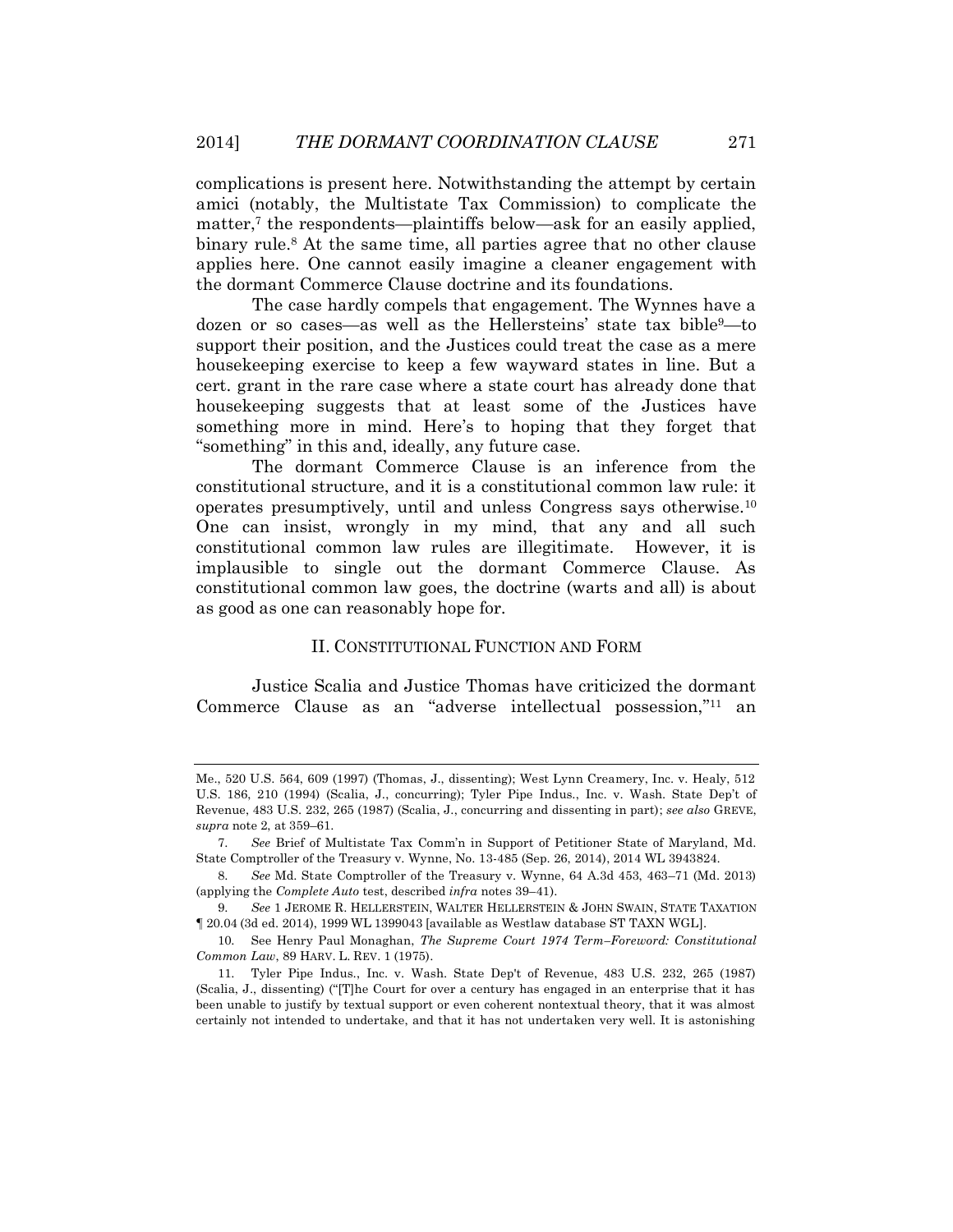illegitimate arrogation of judicial power, $12$  and an interstate-commerce version of *Lochner*. <sup>13</sup> The Justices' position is intimately tied to their textualist-originalist jurisprudence, and both Justices have stated their views with characteristic force and clarity. However, substantially identical arguments have accompanied the dormant Commerce Clause since at least the 1870s. Attacks on the doctrine as hopelessly confused and as constitutionally baseless had great traction especially during the five decades spanning the turn of the twentieth century, and it is fair to say that the defenses of the doctrine—as a corollary of an exclusive Commerce Clause, or as a reflection of an undeclared will of Congress—were not fully persuasive.<sup>14</sup> Nonetheless, the dormant Commerce Clause thrived; as Justice Thomas has pithily observed, "[t]here is, quite frankly, nothing 'dormant' about [the Court's] jurisprudence in this area." <sup>15</sup> Moreover, even ardent opponents of laissez faire jurisprudence embraced the dormant Commerce Clause. Oliver Wendell Holmes, no huge fan of *Lochner*, thought the Union would be in peril without the dormant Commerce Clause.<sup>16</sup> Professor Felix Frankfurter, like his teacher James B. Thayer, was a very harsh critic of the doctrine. Later, Justice Frankfurter applied the doctrine in his very first written opinion apparently, on a claim that the petitioner had failed to plead.<sup>17</sup> Evidently, those jurists thought they needed the doctrine: why?

that we should be expanding our beachhead in this impoverished territory, rather than being satisfied with what we have already acquired by a sort of intellectual adverse possession.").

<sup>12.</sup> Camps Newfound/Owatonna, Inc. v. Town of Harrison, Me., 520 U.S. 564, 614 (1997) (Thomas, J., dissenting).

<sup>13.</sup> Lochner v. New York, 198 U.S. 45 (1905). *E.g*., United Haulers Ass'n, Inc. v. Oneida-Herkimer Solid Waste Mgmt. Auth., 550 U.S. 330, 355 (2007) (Thomas, J. , concurring). *Cf.*  MeadWestvaco Corp. *ex rel.* Mead Corp. v. Ill. Dep't of Revenue, 553 U.S. 16, 34 (2008) (Thomas, J., concurring) ("[D]ivining from the Fourteenth Amendment a right against disproportionate taxation bears a striking resemblance to our long-rejected *Lochner*-era precedents.").

<sup>14.</sup> *See Camps Newfound*, 520 U.S. at 610–21.

<sup>15.</sup> *Id.* at 609 n.1 (Thomas, J., dissenting) (citing Julian N. Eule, *Laying the Dormant Commerce Clause to Rest*, 91 YALE L.J. 425, 425, n.1 (1982)).

<sup>16.</sup> "I do not think the United States would come to an end if we lost our power to declare an Act of Congress void. I do think the Union would be imperiled if we could not make that declaration as to the laws of the several States. For one in my place sees how often action is taken that embodies what the Commerce Clause was meant to end." OLIVER WENDELL HOLMES, COLLECTED LEGAL PAPERS 295–96 (1921).

<sup>17.</sup> Hale v. Bimco Trading, Inc., 306 U.S. 375 (1939). For discussion, see Ernest J. Brown, *The Open Economy: Justice Frankfurter and the Position of the Judiciary*, 67 YALE L. J. 219 (1957).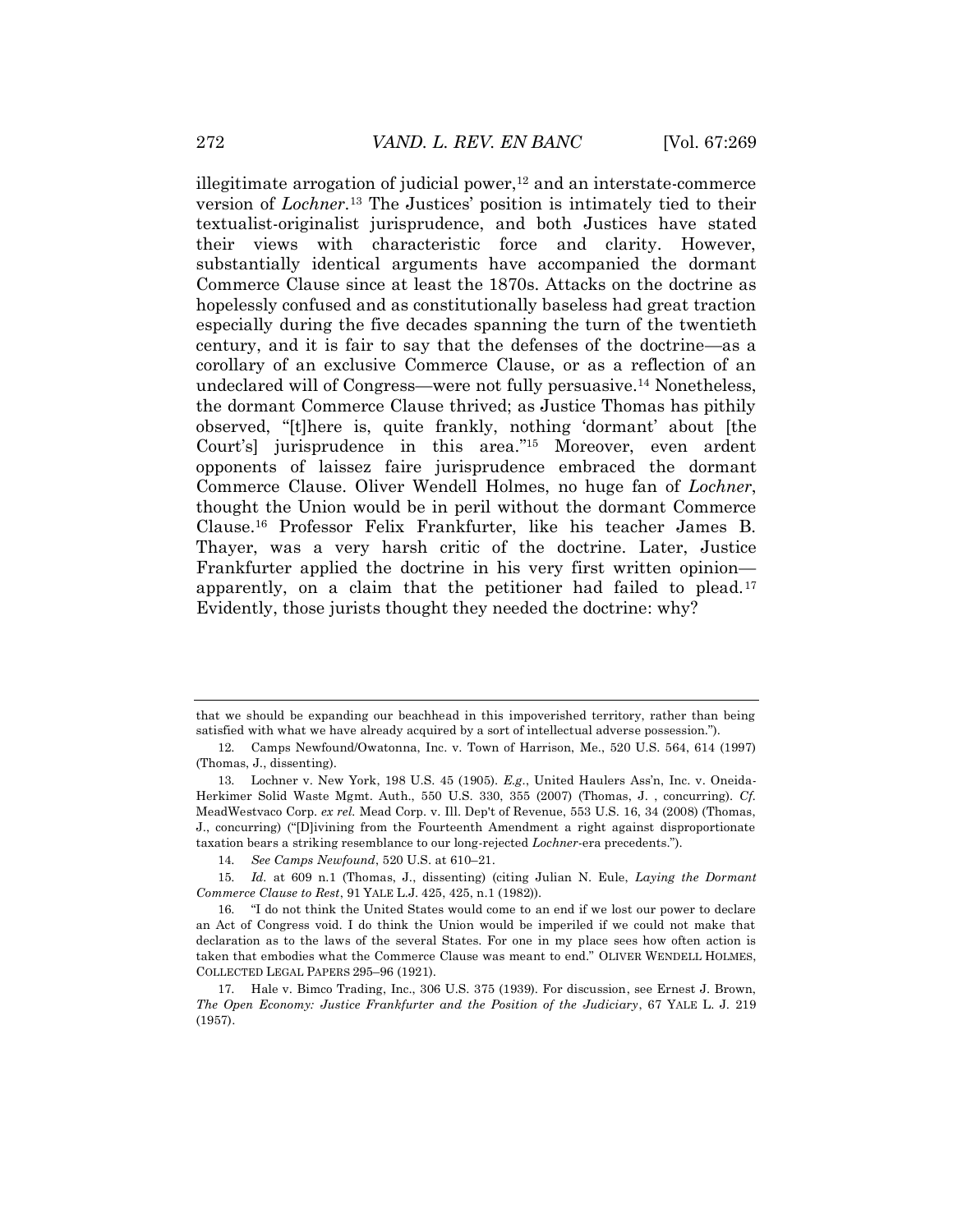One explanation, prominent in opinions of the post-World War II era, is that the Founders sought to establish an "economic union." 18 That form of constitutional argument by grandiloquence, though, has largely fallen out of favor (except on such matters as abortion or gay rights). A second explanation is that the dormant Commerce Clause doctrine prevents "discrimination" against interstate commerce and those engaged in it. That proposition is much closer to a constitutional argument, and it has a great deal of plausibility. Without more, however, this "discrimination" theory faces two objections. First, "discrimination" is not the Supreme Court's true test. Instead, in each case the Court stacks up the state's police power justifications against the burdens on interstate commerce. The "discrimination" label serves to describe instances when the state loses.<sup>19</sup> Second, the Constitution contains textual prohibitions against "discrimination": the Privileges and Immunities Clause<sup>20</sup> and the Import-Export Clause (in conjunction with the Tonnage Clause).<sup>21</sup> Why do these textual clauses, properly read, fail to do the job of the dormant Commerce Clause? To the extent that these other constitutional provisions fall short, should exclusio alterius apply—on the general presumption, buttressed by the Tenth Amendment, that the states are permitted to do what is not prohibited to them by the Constitution (or by Congress, pursuant to its enumerated powers)?

These are the right questions. The answer is that the textual clauses *cannot* take the place of the dormant Commerce Clause—not in their present form, $22$  and not in any plausible reconfiguration. To bury the dormant Commerce Clause is to leave its distinctive work undone, or else, to leave it to the states or to Congress; and that, too, amounts to leaving it undone.

<sup>18.</sup> *See* Richard B. Collins, *Economic Union as a Constitutional Value*, 63 N.Y.U. L. REV. 43, 43 (1988).

<sup>19.</sup> *See* Daniel A. Farber & Robert E. Hudec, *Free Trade and the Regulatory State: A GATT's-Eye View of the Dormant Commerce Clause*, 47 VAND. L. REV. 1401, 1409 & n.19 (1994) (citing CTS Corp. v. Dynamics Corp., 481 U.S. 69, 95–96 (1987) (Scalia, J., concurring). I take this to be one of Justice Scalia's objections to the doctrine, and I think it has considerable force.

<sup>20.</sup> U.S. CONST. art. IV § 2, cl. 1; *see* Tyler Pipe Indus., Inc. v. Wash. State Dep't of Revenue, 483 U.S. 232, 265 (1987).

<sup>21.</sup> U.S. CONST. art. I § 10, cl. 2; *see* Polar Tankers, Inc. v. City of Valdez, 557 U.S. 1, 7–8 (2009) (explaining that the Tonnage Clause serves as an anti-circumvention clause for the Import-Export Clause).

<sup>22.</sup> For discussion, see Brannon P. Denning, *Why the Privileges and Immunities Clause of Article IV Cannot Replace the Dormant Commerce Clause Doctrine*, 88 MINN. L. REV. 384 (2003); Brannon P. Denning, *Justice Thomas, the Import-Export Clause, and* Camps Newfound/Owatonna v. Harrison, 70 COLO. L. REV. 155 (1999).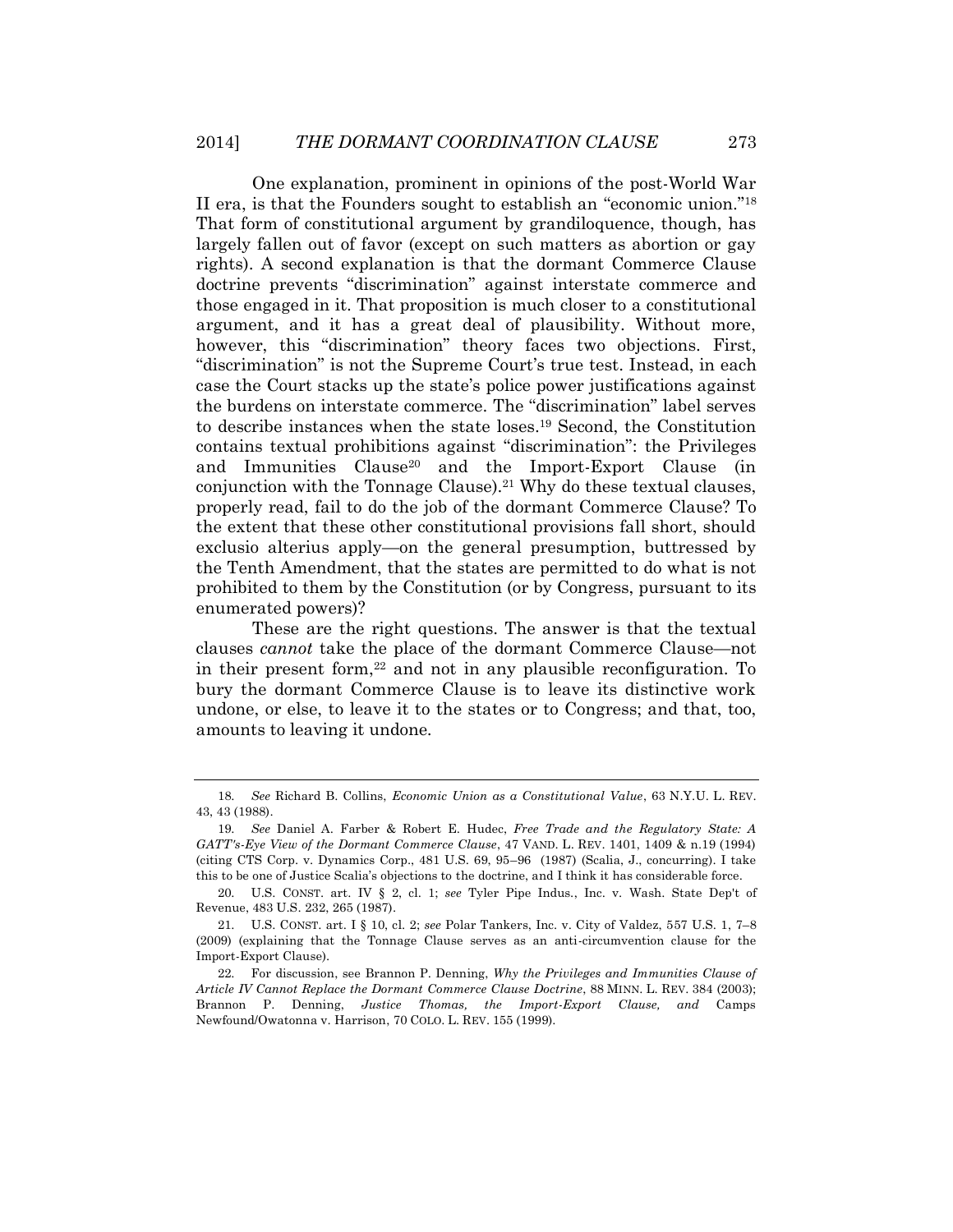#### III. WHAT THE DORMANT COMMERCE CLAUSE DOES

Federal systems have many advantages, but they also pose political risks to interstate commerce.<sup>23</sup> Those risks can be grouped under three headings: exclusion (i.e. barriers to trade); exploitation; and coordination problems, or what the Supreme Court calls "balkanization."

## *A. Exclusion*

Barriers to trade, wholesale or partial, in the form of tariff barriers or regulatory substitutes, is what the Supreme Court often calls "protectionism." The Privileges and Immunities Clause and the Import-Export Clause guard against it. Those clauses have fallen into desuetude, however, since the Supreme Court, for various reasons and in various ways, put them there a long time ago. It held that corporations, while "citizens" for purposes of diversity jurisdiction, were *not* citizens for purposes of the Privileges and Immunities Clause.<sup>24</sup> When more and more commerce came to be conducted in corporate form, the Court needed an instrument to protect corporations and their transactions against protectionist legislation. The Import-Export Clause could not do that work because the Court had also held, probably incorrectly, that this Clause applied only to commerce with foreign nations, not to interstate transactions.<sup>25</sup> The dormant Commerce Clause solved the Court's problem.

While the Supreme Court might be able to reformulate the doctrine under the textual clauses, it is hard to see the point of a maneuver that would likely create more practical problems than it would solve.<sup>26</sup> In any event, to the extent that the dormant Commerce

<sup>23.</sup> By "political" risks I mean dangers arising from state law and legislation, as distinct from natural impediments or externalities. To be clear, I do not mean to imply that the Constitution *must* be read as a seamless web to fend off those risks. It may have left them unaddressed, either inadvertently or deliberately. It still helps to work through the basic federalism dynamic.

<sup>24.</sup> *See* Bank of Augusta v. Earle, 38 U.S. 519 (1839); Paul v. Virginia, 75 U.S. 168, 180 (1869).

<sup>25.</sup> Woodruff v. Parham, 75 U.S. 123, 136–37 (1868) ("[W]e are forced to the conclusion that no intention existed to prohibit, by *this clause*, the right of one State to tax articles brought into it from another.").

<sup>26.</sup> *See* Denning, *Why the Privileges and Immunities Clause of Article IV Cannot Replace the Dormant Commerce Clause Doctrine*, *supra* note 22 (describing the collateral consequences of repealing the doctrine).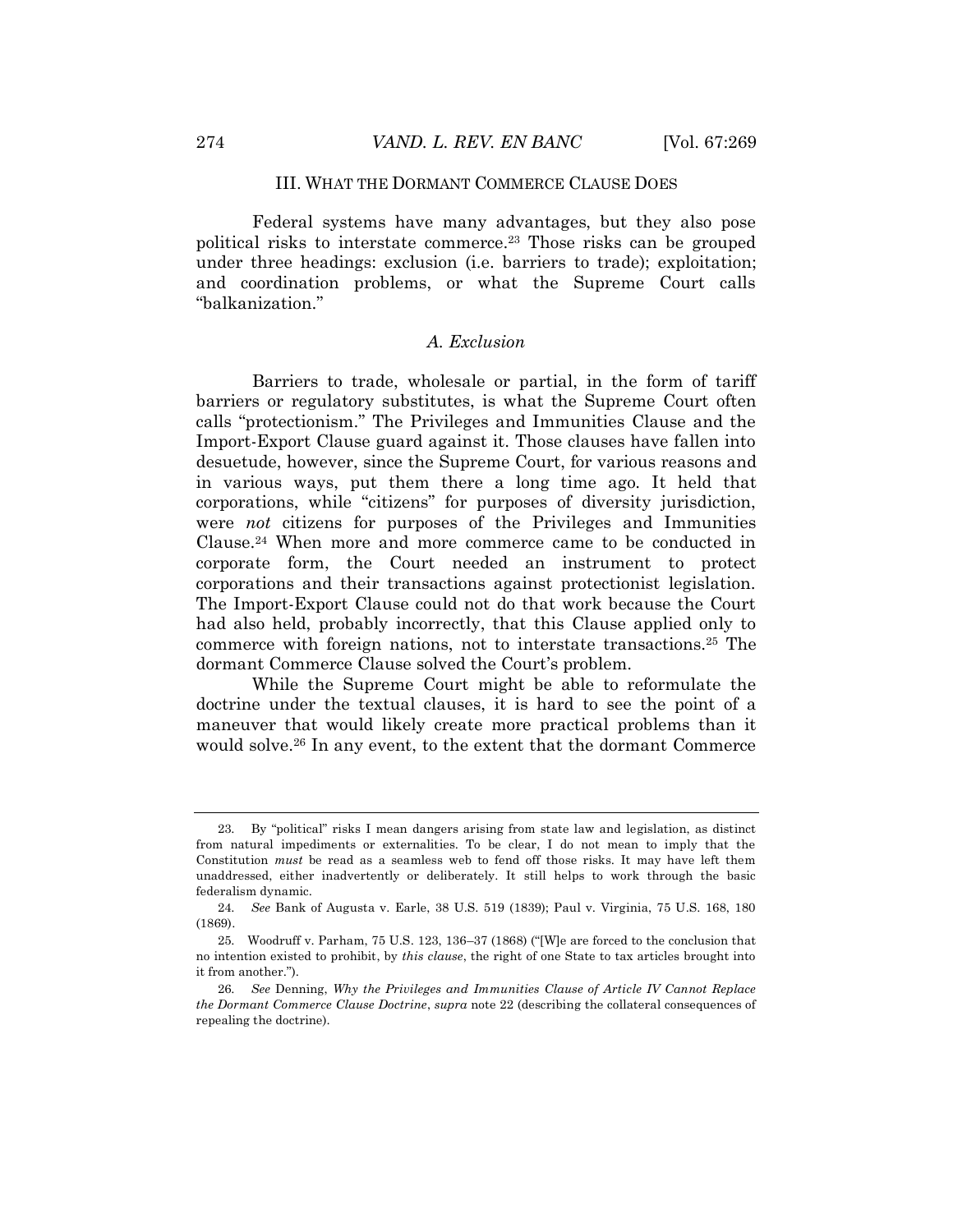Clause covers this core domain of "discrimination," it should not be terribly controversial; and in truth, it isn't.<sup>27</sup>

### *B. Exploitation*

Exploitation, or the deliberate infliction of harm by one state on other states and their citizens, for domestic gain, is a more vexing problem. There is no problem in saying that the Due Process Clause prohibits states from taxing or regulating conduct wholly beyond their jurisdiction. Alas, the Constitution does not say what that jurisdiction is.<sup>28</sup> Territorial categories quickly fail; and in any event, the Due Process Clause cannot fully cover this ground.

The federalism problems here are acute. Ever since *Parker v. Brown*, <sup>29</sup> however, the Supreme Court has been depressingly indifferent to the exploitation risk.<sup>30</sup> While the dormant Commerce Clause prohibits the direct regulation of wholly extraterritorial  $\alpha$  conduct,<sup>31</sup> even that minimal safeguard against mutual state exploitation is enforced only sporadically. For example, even as *Comptroller v. Wynne* was re-listed, CVSG'd, and eventually granted, the Justices quickly denied cert. in an exceptionally important and well-briefed case that squarely presented the question of whether a single state (California) may regulate transactions in Ohio and in Brazil for purposes of global climate protection. <sup>32</sup> Perhaps the Justices

<sup>27.</sup> *See, e.g*., Tyler Pipe Indus., 483 U.S. at 265 (Scalia, J., dissenting); Camps Newfound/Owatonna, Inc. v. Town of Harrison, Me., 520 U.S. 564, 636 (1997) (Thomas, J., dissenting).

<sup>28.</sup> State Tax Comm'n of Utah v. Aldrich, 316 U.S. 174, 201 (Jackson, J., dissenting) ("I find little difficulty in concluding that exaction of a tax by a state which has no jurisdiction or lawful authority to impose it is a taking of property without due process of law. The difficulty is that the concept of jurisdiction is not defined by the Constitution. Any decision which accepts or rejects any one of the many grounds advanced as jurisdictional for state taxing purposes will read into the Constitution an inclusion or an exclusion that is not found in its text." (footnotes omitted)).

<sup>29.</sup> 317 U.S. 341 (1943). For the federalism and dormant Commerce Clause implications of the case, see Frank H. Easterbrook, *Antitrust and the Economics of Federalism*, 26 J. L. & ECON. 23 (1983). *See also* Saul Levmore, *Interstate Exploitation and Judicial Intervention*, 69 VA. L. REV. 563 (1983).

<sup>30.</sup> The exceptions are "exploitation" cases that can also be analyzed as "discrimination" cases, such as cases arising over discriminatory highway tolls. *See, e.g*., Am. Trucking Ass'ns, Inc. v. Michigan Pub. Serv. Comm'n, 545 U.S. 429 (2005); Am. Trucking Ass'ns, Inc. v. Smith, 496 U.S. 167 (1990); Am. Trucking Ass'ns, Inc. v. Scheiner, 483 U.S. 266 (1987).

<sup>31.</sup> Healy v. Beer Inst., 491 U.S. 324 (1989).

<sup>32.</sup> Rocky Mountain Farmers Union v. Corey, 730 F.3d 1070 (9th Cir. 2013), *cert. denied*, 134 S. Ct. 2884 (2014); *see also* Ass'n des Éleveurs de Canards et d'Oies du Québec v. Harris, 729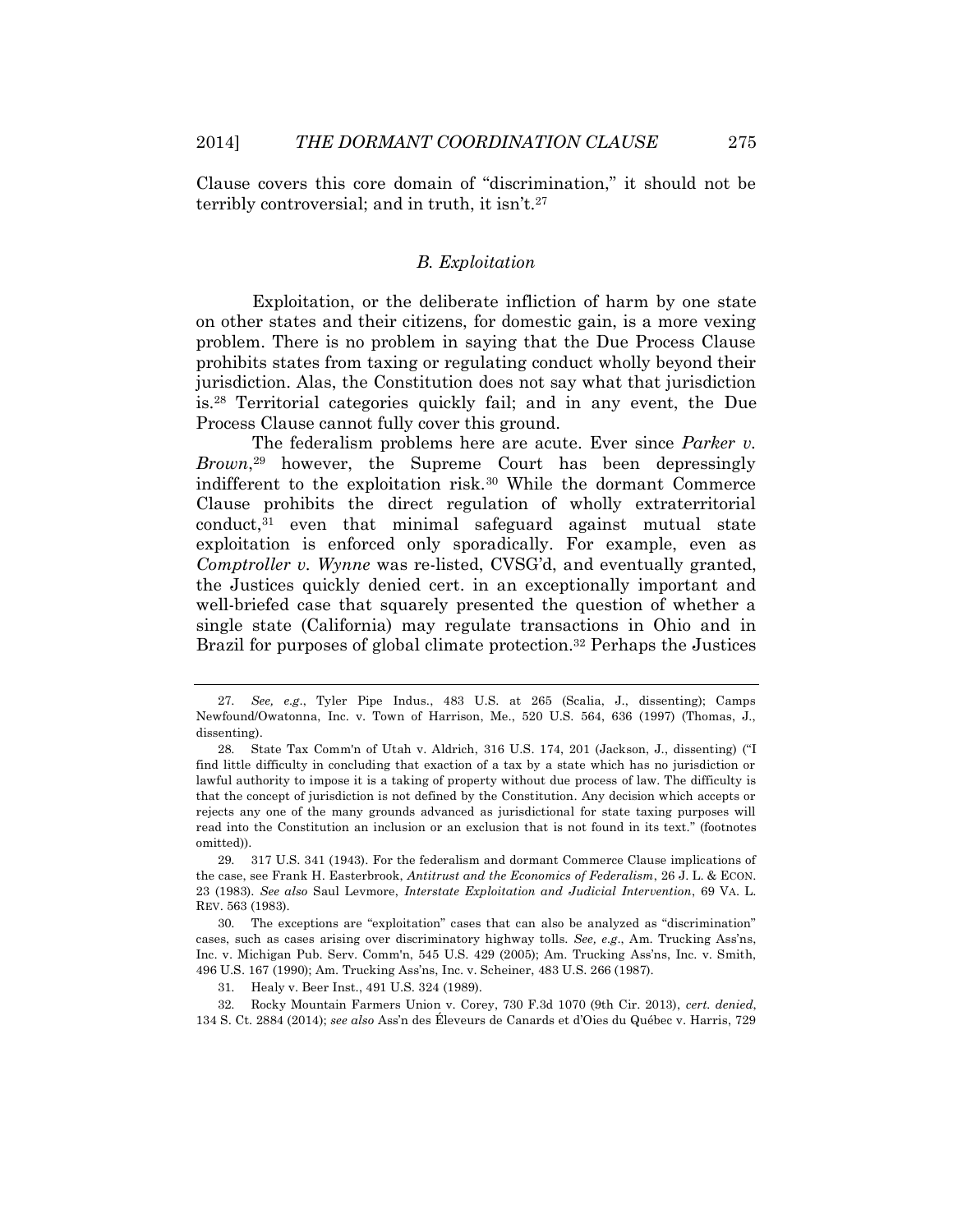deemed the case to fall under the greenhouse-gas exception that seems to trump every other constitutional or administrative doctrine previously thought to have been settled.<sup>33</sup> It is equally likely, however, that interstate exploitation is simply not in their lexicon.

Mercifully, none of this is implicated in *Comptroller v. Wynne*. Due process problems are entirely of the Comptroller's imagination.<sup>34</sup> And Maryland is not contesting any other state's right to tax its citizen-residents; it merely wants to tax them again.

## *C. Balkanization*

States may have different rules for many reasons having nothing to do with protectionism or exploitation. In such situations, the Supreme Court has sometimes mobilized the dormant Commerce Clause to force coordination on a single rule. One can analogize these sorts of state regulations to the production of appropriable rents (and so to either discrimination or exploitation).<sup>35</sup> At bottom, though, the cases present coordination problems with multiple equilibria. Typically, the cases arise when most states have already agreed on a common rule; the Court's usual solution is to mow down the dissident jurisdiction. Leading cases have involved the shape of mudguards on trucks $36$  and differing requirements for railroads.  $37$ 

More than occasionally, the analytical categories overlap. For example, cases over state highway tolls and fees can be described as "exploitation" or "discrimination" (in the sense of "exclusion").<sup>38</sup> The key is that the Due Process Clause, the Privileges and Immunities

34. *See* Brief for Respondents at \*27–45, Md. State Comptroller of the Treasury v. Wynne, No. 13-485 (Sept. 19, 2014), 2014 WL 4681795.

35. Maxwell L. Stearns, *A Beautiful Mend: A Game Theoretical Analysis of the Dormant Commerce Clause Doctrine*, 45 WM. & MARY L. REV. 1, 13 (2003).

36. Kassel v. Consol. Freightways Corp. of Del., 450 U.S. 662 (1981).

37. S. Pac. Co. v. Arizona, 325 U.S. 761 (1945).

38. *See, e.g*., Am. Trucking Ass'ns, Inc. v. Michigan Pub. Serv. Comm'n, 545 U.S. 429 (2005); Am. Trucking Ass'ns, Inc. v. Scheiner, 483 U.S. 266 (1987).

F.3d 937 (9th Cir. 2013), *cert. denied*, 134 S. Ct \_\_\_ (Oct. 14, 2014) (holding that the dormant Commerce Clause allows California to impose a complete ban on the sale of foie gras based solely on the agricultural methods used by out-of-state farmers entirely beyond California's borders).

<sup>33.</sup> *Massachusetts v. EPA*, 549 U.S. 497 (2007), cannot reasonably be read to stand for any other proposition. *Cf*. Jody Freeman & Adrian Vermeule, Massachusetts v. EPA: *From Politics to Expertise*, 2007 SUP. CT. REV. 51 (2007) (discussing the Supreme Court's departure from standard constitutional and administrative law doctrine as an attempt to force global warming "expertise" on the administration); Cass R. Sunstein & Adrian Vermeule, *The Law of "Not Now": When Agencies Defer Decisions* 2 (Harvard Pub. L. Working Paper No. 14-08, 2013), *available at* http://papers.ssrn.com/abstract=2355493 (arguing that on plausible readings, *Massachusetts v. EPA* runs up hard against established administrative law precepts).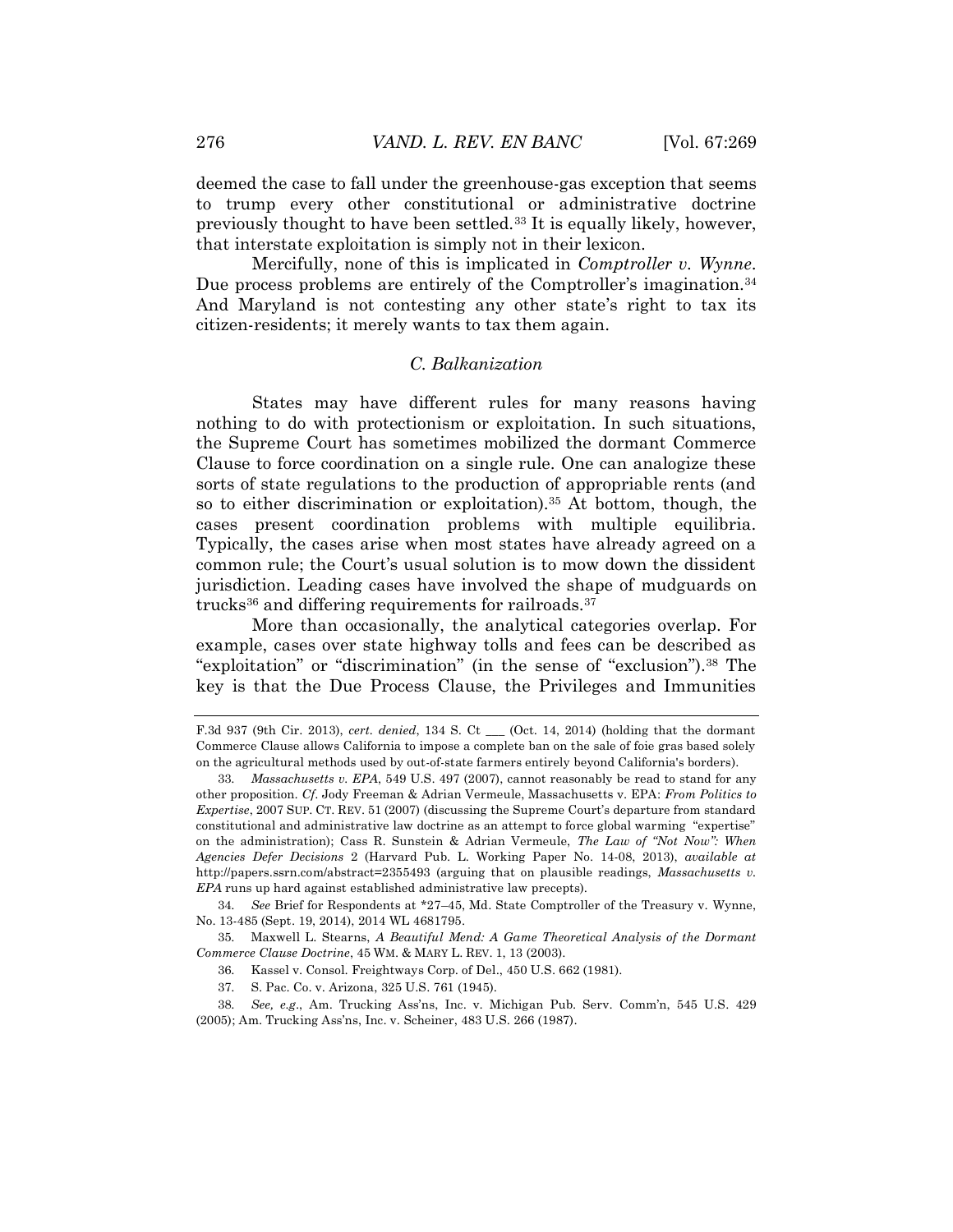Clause, and the Import-Export Clause can do some *but not all* of the work of the dormant Commerce Clause, especially not its coordinating function. *Wynne* provides an excellent illustration.

#### IV. WHAT OF *WYNNE*?

The Maryland Court of Appeals correctly held *Wynne* to be governed by the Supreme Court's "internal consistency" test, first formulated explicitly in *Complete Auto Transit, Inc. v. Brady*. <sup>39</sup> It asks: if every state adopted this rule, would that produce double taxation and disproportionate burdens on interstate commerce? The test is readily understood as an (imperfect) tax coordination rule.<sup>40</sup> It operationalizes the baseline proposition, long predating the test, that interstate income should be taxed no more severely than in-state income—ideally, by a single state and, if that fails, under some apportionment formula.<sup>41</sup>

Alternatively, one can view "internal consistency" as a discrimination test. As explained in the tax economists' amicus brief, the problem here arises because Maryland insists on taxing "inbound" income earned by Maryland residents on one basis (residence) and "outbound" income earned within the state by nonresidents on another basis (source), as revenue-optimizing strategies may dictate.<sup>42</sup> It is this conjunction of two superficially neutral taxes that produces excess burdens on interstate commerce. Importantly, though, this type of "discrimination" is not easily analogized to the "discrimination" that is barred by the Privileges and Immunities Clause or the Import-Export Clause, <sup>43</sup> because Maryland is not discriminating against anyone in a

<sup>39.</sup> 430 U.S. 274 (1977).

<sup>40.</sup> The test is imperfect because two internally consistent rules may yet produce double taxation. *See* Moorman Mfg. Co. v. Bair, 437 U.S. 267 (1978).

<sup>41.</sup> *See* HELLERSTEIN ET AL., *supra* note 9, at ¶ 4.09[1]; W. Live Stock v. Bureau of Revenue, 303 U.S. 250 (1938). The Court's crucial and wholly salutary move in that case, principally engineered by then-Justice Harlan Fiske Stone, was to abandon territorial and category-based Commerce Clause distinctions and instead to ensure that interstate commerce pay its way without suffering special burdens.

<sup>42.</sup> *See* Brief of Tax Economists as Amicus Curiae in Support of Respondents, Md. State Comptroller of the Treasury v. Wynne, No. 13-485 (Sep. 26, 2014), 2014 WL 4895266 (disclosure: several of the signatories are former colleagues at the American Enterprise Institute). An additional, equally compelling amicus brief by tax experts makes substantially the same point. *See* Brief of Michael S. Knoll & Ruth Mason as Amicus Curiae in Support of Respondents, Maryland State Comptroller of the Treasury v. Wynne, No. 13-485 (Sep. 26, 2014), 2014 WL 4895269.

<sup>43.</sup> As the Supreme Court has put it in slightly varying formulations, the dormant Commerce Clause prohibits discrimination against interstate *commerce*, as distinct from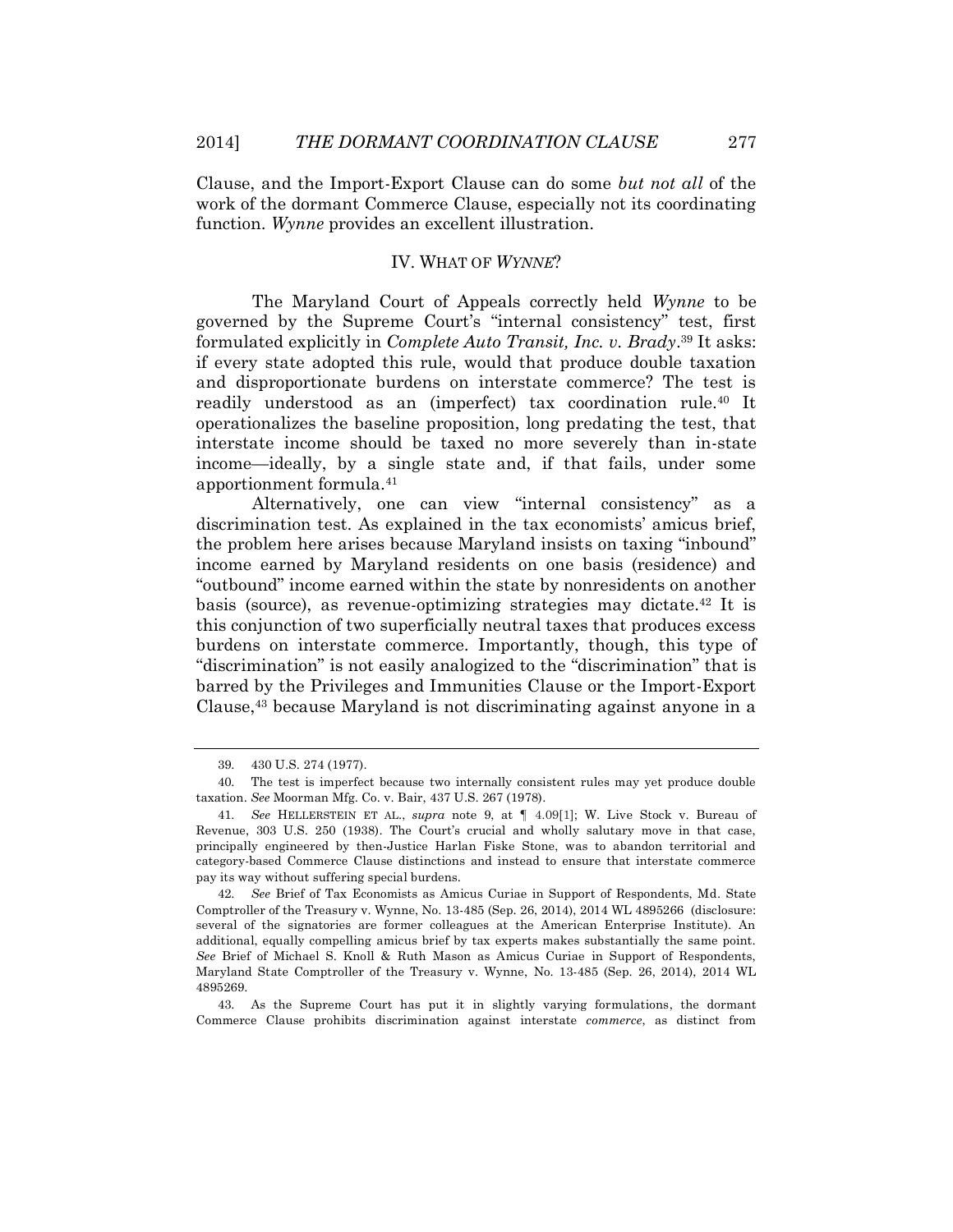protectionist fashion. Thus, regardless of whether one views "internal consistency" as a coordination or an anti-discrimination rule, the dormant Commerce Clause is supposed to do here what no other clause can do.

The Wynnes must concede that Maryland can tax residents' income wherever earned and that other states can tax that same income. Moreover, they cannot say that Maryland *must* provide a tax credit for other states' taxes. Why should Maryland's right to tax its own citizens hinge on what other states have done or may want to do? In determining how to order rival, legitimate claims on the same tax base, why should nonresident states get to go first? And isn't the states' autonomy to configure their own tax base the embodiment of a "retained" power that should be beyond federal control and preemption, including the Supreme Court's control?

The answer is that the "internal consistency" test deliberately abstracts from the states' rights or jurisdictional concerns that Maryland advances here. It simply looks to the aggregate effect on interstate commerce. Crucially, it does not say a state *must* configure its tax system to grant a credit to another state. But Maryland has alternatives, such as apportioning the tax base.<sup>44</sup> *Any* "internally consistent" regime will satisfy the Constitution.

For the Wynnes, that position is not entirely congenial. The optimal, internally consistent rule may be to tax *all* income on the basis of residence only.<sup>45</sup> For obvious reasons, the Wynnes' lawyers do not mention that solution, since their clients would still be taxed twice. If confronted with it, however, the lawyers can truthfully say that credits for income earned and taxed elsewhere are a close secondbest. And in any event, what Maryland may or must do in the event of an adverse ruling is not really on review here. The question is whether the judgment below should stand, and the answer has to be "yes."

Short of a major revamp of dormant Commerce Clause jurisprudence or a decision that for some reason declares extant rules inapplicable to individuals or  $S$ -corporations,<sup>46</sup> it is difficult to see how

participants *in* that commerce. *E.g*., Exxon v. Maryland, 437 U.S. 117, 127–28 (1978) ("[T]he [dormant Commerce] Clause protects the interstate market, not particular interstate firms, from prohibitive or burdensome regulations.").

<sup>44.</sup> *See* HELLERSTEIN ET AL., *supra* note 9, at ¶ 8.02 (detailing methods used by the States).

<sup>45.</sup> Relative to source-based taxes, residence-based taxes minimize enforcement and compliance costs.

<sup>46.</sup> S-Corporations are pass-through entities, meaning that corporate income, losses, credits and deductions pass directly to the shareholders for federal tax purposes. *See* [26 U.S.C. §](https://a.next.westlaw.com/Link/Document/FullText?findType=L&pubNum=1000546&cite=26USCAS1362&originatingDoc=I241702a1696411e2900d8cbbe5df030a&refType=LQ&originationContext=document&transitionType=DocumentItem&contextData=(sc.Keycite))  [1362\(1\)](https://a.next.westlaw.com/Link/Document/FullText?findType=L&pubNum=1000546&cite=26USCAS1362&originatingDoc=I241702a1696411e2900d8cbbe5df030a&refType=LQ&originationContext=document&transitionType=DocumentItem&contextData=(sc.Keycite)) (2012).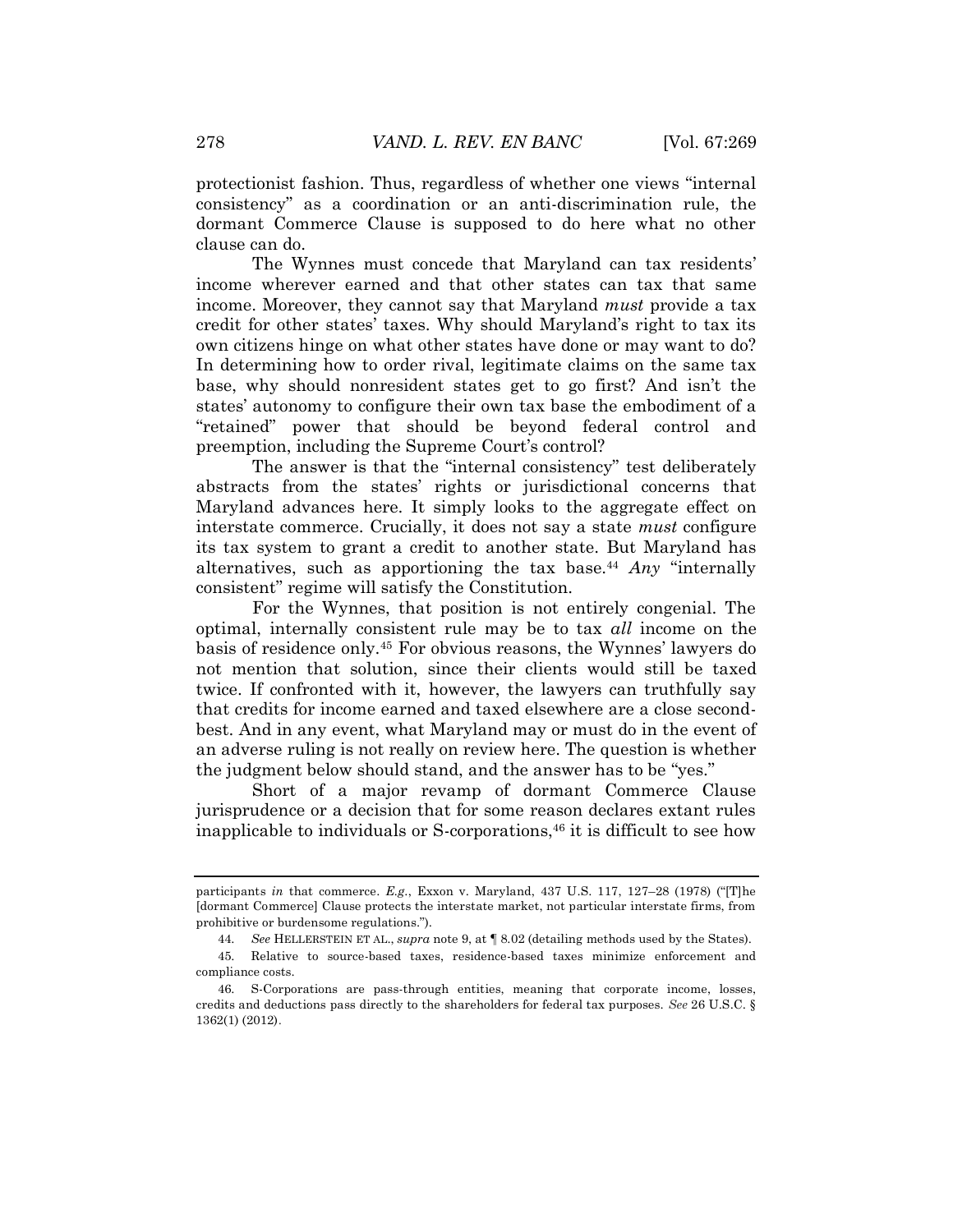the Wynnes can lose. But it all hangs (does it not?) on the proposition that the dormant Commerce Clause *should* serve as a judicially enforced coordination rule, or a rule against forms of discrimination that escape the purview of the other aforementioned textual clauses. That proposition strikes me as eminently plausible. The contrary position requires a far more robust defense than it has received to date.

#### V. POLITICAL DEFECTS AND JUDICIAL DEFAULTS

It bears emphasis how deferential and circumspect the dormant Commerce Clause—especially in the deployment here at issue—actually is. It asks at the front end whether the state tax (or regulation) has a substantial effect on interstate commerce. If the answer is "no," the courts will let it pass because the costs of coordination would vastly exceed the benefits of local choice and variety. If and only if the answer is "yes" will the "internal consistency" test apply. 47

That test, in turn, does not demand any particular state regime. It merely asks for *some* state rule of conduct on which coordination would in principle be possible, on terms that prevent excess burdens on interstate commerce. No conventional economist would care to defend that test as efficient. But then, it is futile to look for a rule that produces technically efficient results in every case. What is needed is a set of plausible rules that produce acceptable results over the general run of cases, with minimum friction or interference.

The dormant Commerce Clause *is* that rule. The overwhelming majority of states with an income tax have accommodated themselves to the injunction by crediting taxes paid elsewhere. *Comptroller v. Wynne* is not about states chafing under an arbitrary Supreme Court rule; it is about cutting down an opportunistic outlier.<sup>48</sup> A Court that is unwilling to do even that much is effectively saying that there should be *no* judicially supplied rule to begin with—not even a judicial default rule.

<sup>47.</sup> One can call that a "balancing" test, but it makes perfect sense, and it is hard to see the alternative. Deciding such cases under the Import-Export Clause would produce precisely the same difficulty. GREVE, *supra* note 2, at 364 (explaining the point and discussing *Brown v. Maryland*, 25 U.S. 419 (1827)).

<sup>48.</sup> By all appearances, only a handful of state or local jurisdictions fail to provide credits for income taxes paid elsewhere. *See* HELLERSTEIN ET AL., *supra* note 9.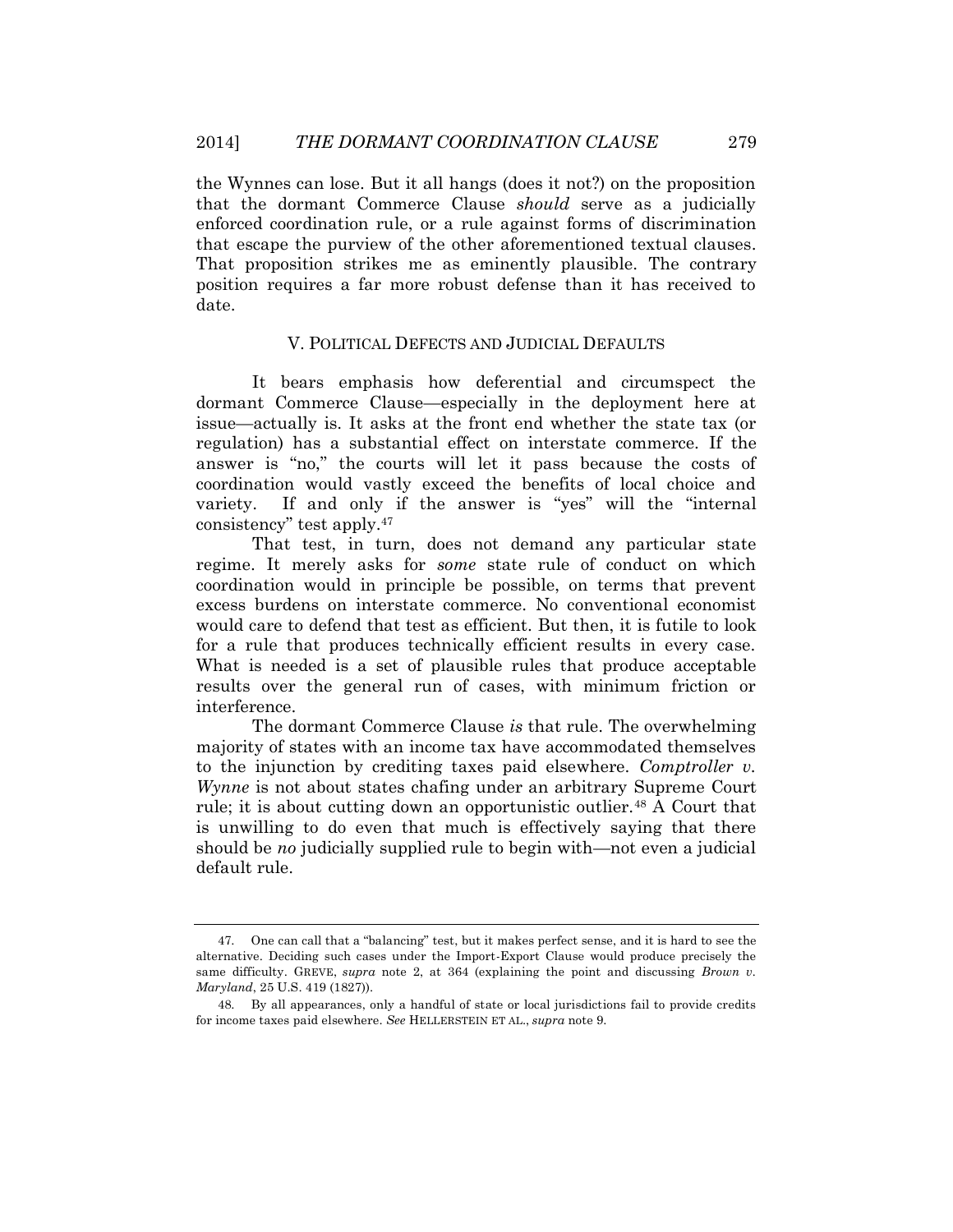That position must rest on one of two propositions.<sup>49</sup> Either no rule is needed because states will coordinate sua sponte; or, "the Court's involvement in this area is wholly unnecessary given Congress' undisputed authority to resolve income apportionment issues by virtue of its power to regulate commerce 'among the several States.'" <sup>50</sup> Neither proposition is tenable.

## *A. Defects*

The states' best effort to agree on coordination rules is the Multistate Tax Compact and the Multistate State Commission ("MTC"), originally formed to fend off feared congressional legislation on state business income apportionment. Ostensibly, the MTC is committed to coordinate state taxation and to reduce double taxation, among other objectives. However, a group of *tax collectors* is more likely to go to Heaven than to act on those particular commitments; and indeed, the MTC has not and does not. In *Comptroller v. Wynne*, the MTC *defends* the state's position, which is all one needs to know about the prospect of voluntary state tax coordination on nondiscriminatory terms. In truth, the MTC can protect its own existence only by allowing uninhibited free-riding. Even among its dwindling number of full members, the MTC has averred in litigation pending elsewhere, its resolutions and model laws operate as mere suggestions.<sup>51</sup>

Congress for its part has never exercised its awesome authority over state taxation except to freeze a legal status quo or to address the particular concerns of potent constituencies, such as railroads and pensioners. <sup>52</sup> An endless stream of federal preemption cases illustrate that Congress is inept even at determining what belongs to the feds and what belongs to the states collectively—in part because Congress cannot foresee every contingency, and in much larger part because states can be every bit as ornery as the Constitution expects them to be. When it comes to the much harder task of providing a coordination

<sup>49.</sup> A third possible position is that the Founders were sufficiently stupid to write a federal Constitution that sows the seeds of its own destruction. To my knowledge, no judicial critic of the dormant Commerce Clause has taken that position.

<sup>50.</sup> MeadWestvaco Corp. v. Ill. Dep't of Revenue, 553 U.S. 16, 34 (2008).

<sup>51.</sup> Brief Amicus Curiae of the Multistate Tax Comm'n in Support of Defendant-Respondent California Franchise-Tax Board at \*7–16, Gillette Co. v. Cal. Franchise Tax Bd., No. S206587 (Cal., Nov. 7 2013), 2013 WL 7089595.

<sup>52.</sup> For examples and discussion, see Kathryn Moore, *State and Local Taxation: When Will Congress Intervene*?, 23 J. OF LEGIS. 171–213 (1997).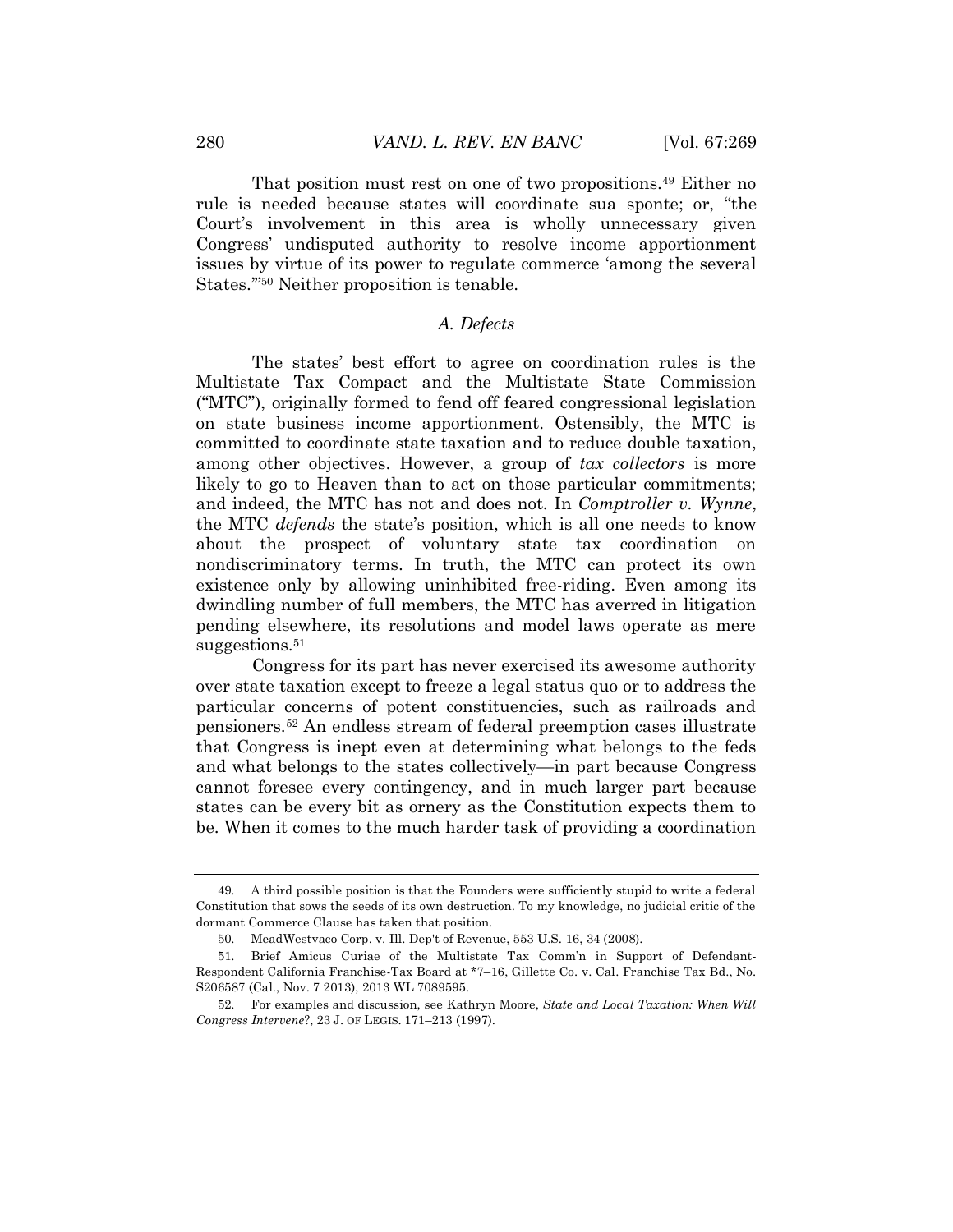rule to govern *what* belongs to *which* state, Congress has been virtually silent for some 225 years.<sup>53</sup> While state tax coordination has multiple equilibria, there is no *legislative* equilibrium at all: any proposed solution quickly founders on holdout problems<sup>54</sup> and distributional disagreements.<sup>55</sup> For these reasons, no general state tax coordination rule has come or will ever come from anywhere except the Supreme Court.<sup>56</sup>

# *B. Defaults*

The Constitution contains an array of "hard" constitutional coordination rules, such as the Privileges and Immunities Clause. While overlapping with those clauses, the dormant Commerce Clause differs in operation: as a default rule, it governs unless Congress says otherwise. It is a rather hard default—not so much because Congress is not the House of Commons or because it must clearly express its intent to trump the clause,<sup>57</sup> but mostly because Congress does not want to sort out disputes among states in the first place. Still, Congress has on occasion exercised its power, albeit almost invariably to our collective misfortune.<sup>58</sup>

To modern-day, positivist ears, such a presumptive constitutional rule is not easily explained. Surely, it has been said with a snarl, there is no other area where Congress can render an otherwise unconstitutional rule constitutional by simple legislation.<sup>59</sup> However, one can in fact find old cases like that. They include a state tax case involving this same state: *McCulloch v. Maryland* held that

<sup>53.</sup> For example, the Full Faith and Credit Clause, U.S. CONST. art. IV § 1, envisions a prominent role for Congress in ordering horizontal state relations. Statutes to enforce the Clause can be counted on the fingers of one hand. *E.g.*, Full Faith and Credit Act, 28 U.S.C. § 1738 (2012) (enacted as Act of May 26, 1790, ch. 11, 1 Stat. 122); Federal Full Faith and Credit for Child Support Orders Act, 28 U.S.C. § 1738B (2012); Defense of Marriage Act, 1 U.S.C. § 7 (2012), *invalidated by* United States v. Windsor, 133 S. Ct. 2675 (2013); *see also infra* note 56.

<sup>54.</sup> *See* Jonathan Macey, *Federal Deference to Local Regulators and the Economic Theory of Regulation: Toward a Public-Choice Explanation of Federalism,* 76 VA. L. REV. 265 (1990).

<sup>55.</sup> *See* Robert Cooter, *The Costs of Coase*, 11 J. LEGAL STUDIES 1 (1982).

<sup>56.</sup> Walter Hellerstein, *Tax Coordination Among the U.S. States–The Role of the Courts*, *in* M. LANG, ET AL., HORIZONTAL TAX COORDINATION 317 (2013).

<sup>57.</sup> Prudential Ins. Co. v. Benjamin, 328 U.S. 408 (1946).

<sup>58.</sup> *See* McCarran-Ferguson Act of 1945, 15 U.S.C. §§ 1011–15 (2012).

<sup>59.</sup> Tyler Pipe Indus., Inc. v. Wash. State Dep't of Revenue, 483 U.S. 232, 263 n.4 (1987) (Scalia, J., dissenting).